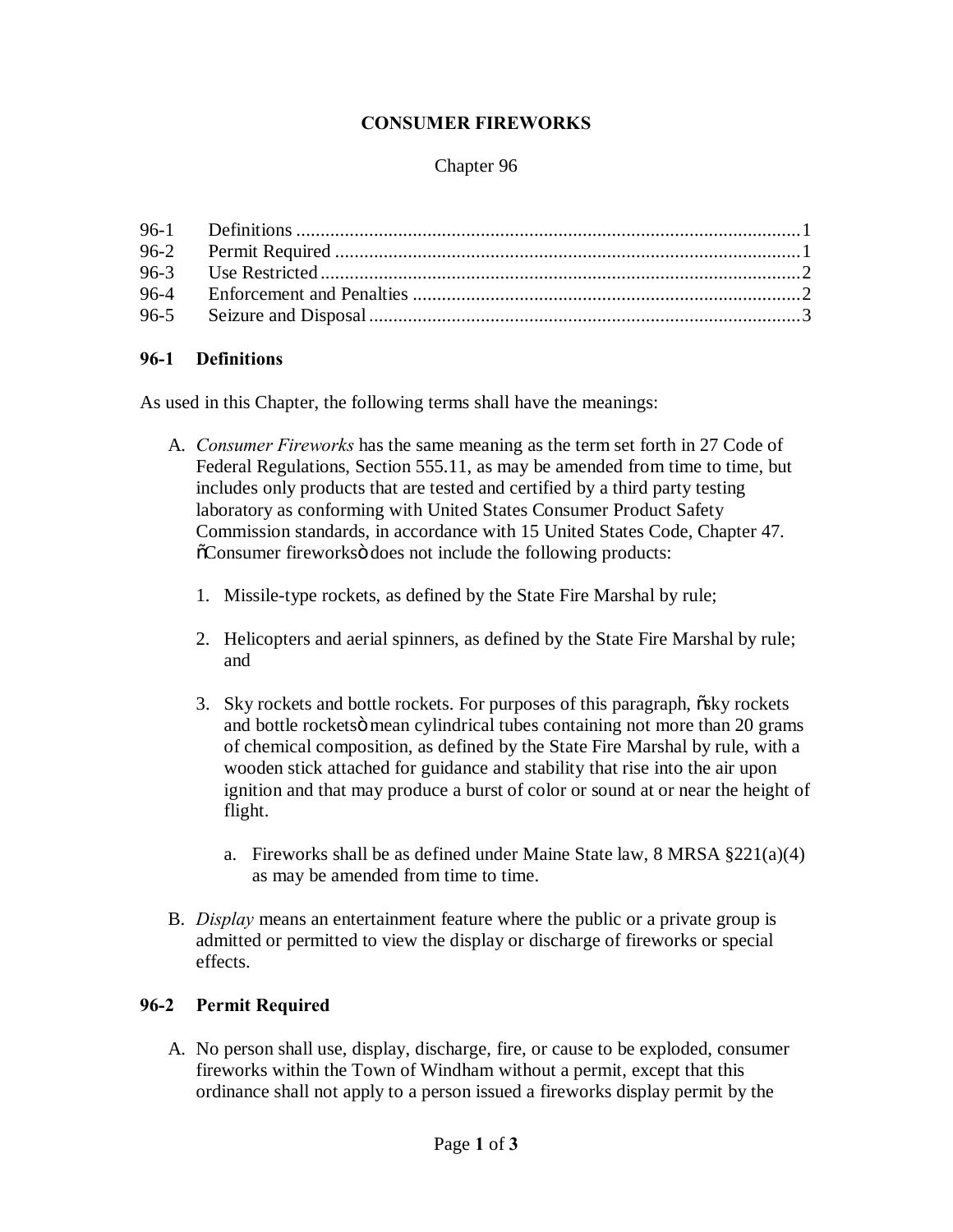Town and/or State of Maine pursuant to 8 M.R.S.A. 227-A, as may be amended from time to time. The Town of Windham shall be exempt from the provisions of this ordinance.

- B. Permits shall be issued by the Windham Fire-Rescue Department in the same manner as burning permits pursuant to Chapter 95, the Windham Fire Prevention and Life Safety Code.
- C. No permit shall be issued on any day with a Fire Danger Class of 3, 4, or 5.
- D. A person may use consumer fireworks only on that persongs property or on the property of a person who has consented, in writing, to the use of consumer fireworks on that property.

## **96-3 Use Restricted**

- A. No person shall use, display, discharge, fire, or cause to be exploded, consumer fireworks within the Town of Windham, or in or from any watercraft within the waters of the Town except on the following days and during the following times:
	- 1. July  $3^{\text{rd}}$ , from 12:00 p.m. (noon) to 10:00 p.m.;
	- 2. July  $4^{th}$ , from 12:00 p.m. (noon) to 11:00 p.m.;
	- 3. December  $31<sup>st</sup>$ , from 12:00 p.m. (noon) to 12:30 a.m. the following day;
	- 4. January  $1^{st}$ , from 12:00 p.m. (noon) to 10:00 p.m.; and
- B. No person shall use, display, discharge, fire, or cause to be exploded, consumer fireworks within one hundred fifty (150) feet of any buildings or structures.

# **96-4 Enforcement and Penalties**

- A. Any person who uses consumer fireworks in the Town of Windham shall be punished by a fine of not less than two hundred dollars (\$200.00) and not more than four hundred dollars (\$400.00) plus costs. For second and subsequent offenses, a fine of not less than three hundred dollars (\$300.00) and not more than six hundred dollars (\$600.00) per violation plus costs shall be imposed. Each incident shall constitute a separate violation.
- B. This ordinance shall be enforced by the Windham Police Department.
- C. In addition to any other remedies available at law or equity the Town of Windham, acting through its Town Manager, may apply to any court of competent jurisdiction to enjoin any planned, anticipated, or threatened violation of this ordinance.